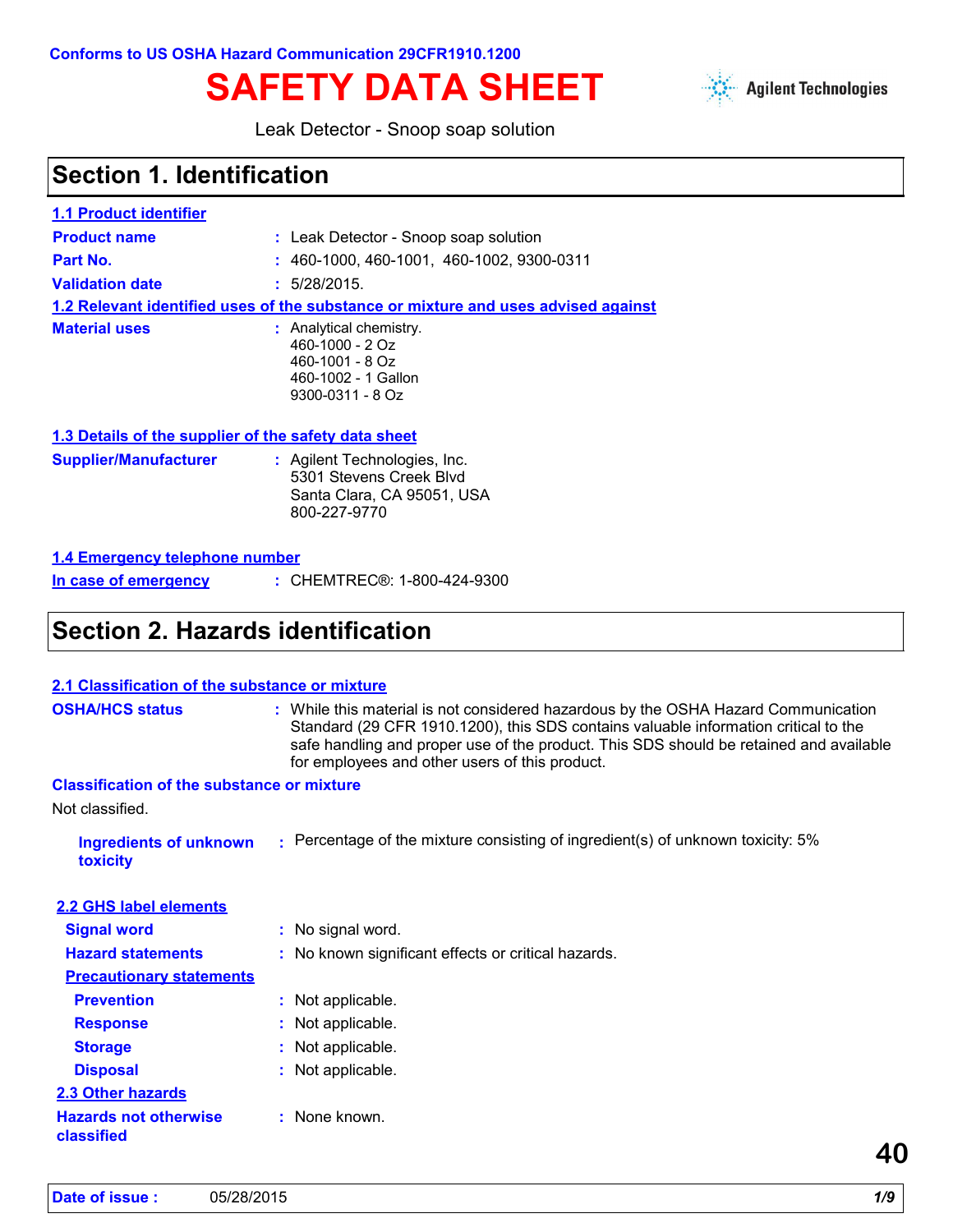### **Section 3. Composition/information on ingredients**

#### **Substance/mixture :**

: Mixture

Any concentration shown as a range is to protect confidentiality or is due to batch variation.

**Occupational exposure limits, if available, are listed in Section 8. There are no ingredients present which, within the current knowledge of the supplier and in the concentrations applicable, are classified as hazardous to health or the environment and hence require reporting in this section.**

### **Section 4. First aid measures**

|                     | 4.1 Description of necessary first aid measures                                                                                                                                                                                                                                                                                                        |
|---------------------|--------------------------------------------------------------------------------------------------------------------------------------------------------------------------------------------------------------------------------------------------------------------------------------------------------------------------------------------------------|
| Eye contact         | Immediately flush eyes with plenty of water, occasionally lifting the upper and lower<br>eyelids. Check for and remove any contact lenses. Get medical attention if irritation<br>occurs.                                                                                                                                                              |
| <b>Inhalation</b>   | : Remove victim to fresh air and keep at rest in a position comfortable for breathing. Get<br>medical attention if symptoms occur.                                                                                                                                                                                                                     |
| <b>Skin contact</b> | : Flush contaminated skin with plenty of water. Remove contaminated clothing and<br>shoes. Get medical attention if symptoms occur.                                                                                                                                                                                                                    |
| <b>Ingestion</b>    | : Wash out mouth with water. Remove victim to fresh air and keep at rest in a position<br>comfortable for breathing. If material has been swallowed and the exposed person is<br>conscious, give small quantities of water to drink. Do not induce vomiting unless<br>directed to do so by medical personnel. Get medical attention if symptoms occur. |

#### **4.2 Most important symptoms/effects, acute and delayed**

| <b>Potential acute health effects</b> |                                                                                                                                |
|---------------------------------------|--------------------------------------------------------------------------------------------------------------------------------|
| Eye contact                           | : No known significant effects or critical hazards.                                                                            |
| <b>Inhalation</b>                     | : No known significant effects or critical hazards.                                                                            |
| <b>Skin contact</b>                   | : No known significant effects or critical hazards.                                                                            |
| <b>Ingestion</b>                      | : No known significant effects or critical hazards.                                                                            |
| <b>Over-exposure signs/symptoms</b>   |                                                                                                                                |
| Eye contact                           | : No specific data.                                                                                                            |
| <b>Inhalation</b>                     | : No specific data.                                                                                                            |
| <b>Skin contact</b>                   | $:$ No specific data.                                                                                                          |
| <b>Ingestion</b>                      | : No specific data.                                                                                                            |
|                                       | 4.3 Indication of immediate medical attention and special treatment needed, if necessary                                       |
| <b>Notes to physician</b>             | : Treat symptomatically. Contact poison treatment specialist immediately if large<br>quantities have been ingested or inhaled. |
| <b>Specific treatments</b>            | : No specific treatment.                                                                                                       |
| <b>Protection of first-aiders</b>     | : No action shall be taken involving any personal risk or without suitable training.                                           |

#### **See toxicological information (Section 11)**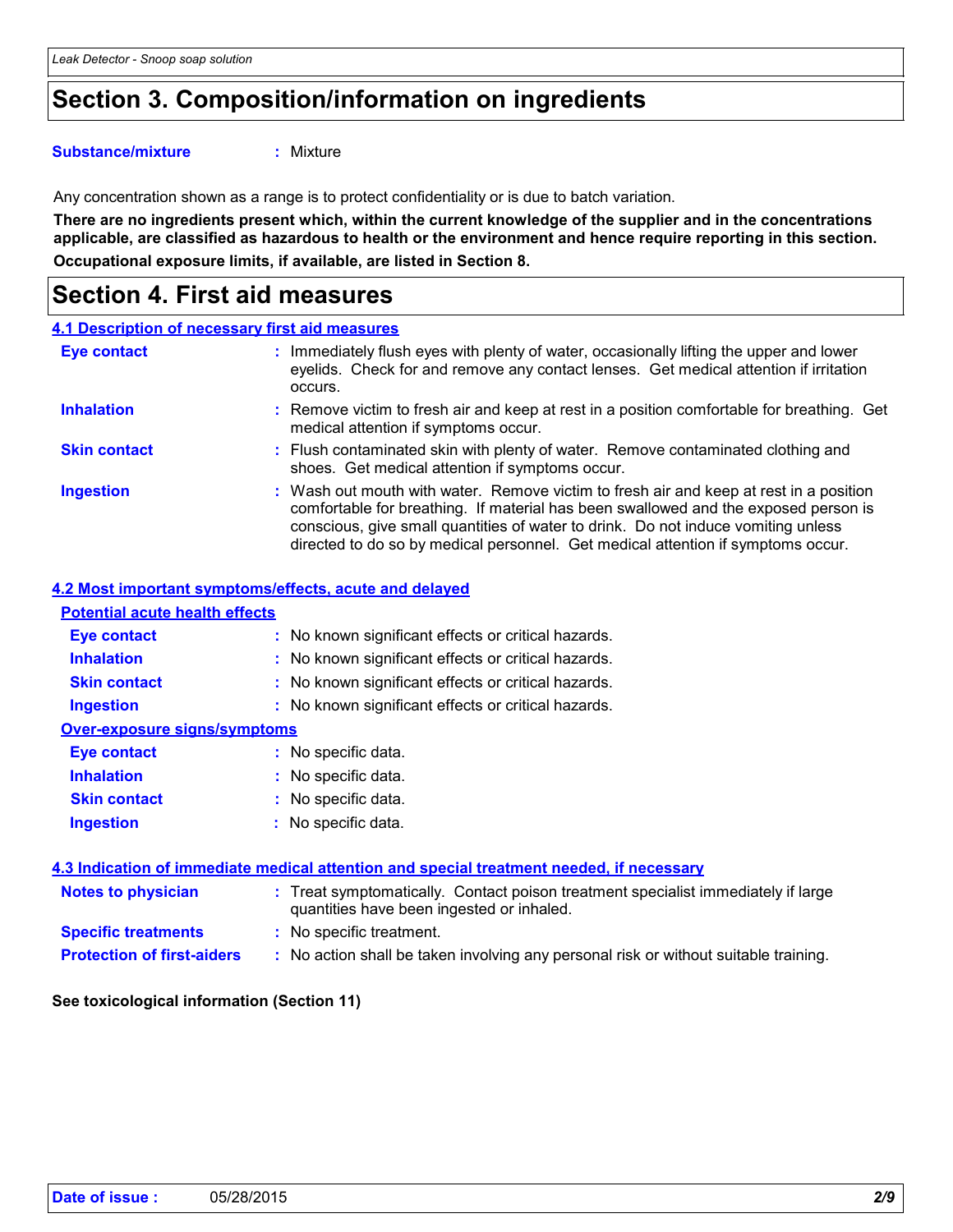### **Section 5. Fire-fighting measures**

| 5.1 Extinguishing media                                  |                                                                                                                                                                                                     |
|----------------------------------------------------------|-----------------------------------------------------------------------------------------------------------------------------------------------------------------------------------------------------|
| <b>Suitable extinguishing</b><br>media                   | : Use an extinguishing agent suitable for the surrounding fire.                                                                                                                                     |
| <b>Unsuitable extinguishing</b><br>media                 | : None known.                                                                                                                                                                                       |
|                                                          | 5.2 Special hazards arising from the substance or mixture                                                                                                                                           |
| <b>Specific hazards arising</b><br>from the chemical     | : In a fire or if heated, a pressure increase will occur and the container may burst.                                                                                                               |
| <b>Hazardous thermal</b><br>decomposition products       | : No specific data.                                                                                                                                                                                 |
| <b>5.3 Advice for firefighters</b>                       |                                                                                                                                                                                                     |
| <b>Special protective actions</b><br>for fire-fighters   | : Promptly isolate the scene by removing all persons from the vicinity of the incident if<br>there is a fire. No action shall be taken involving any personal risk or without suitable<br>training. |
| <b>Special protective</b><br>equipment for fire-fighters | : Fire-fighters should wear appropriate protective equipment and self-contained<br>breathing apparatus (SCBA) with a full face-piece operated in positive pressure mode.                            |

### **Section 6. Accidental release measures**

| 6.1 Personal precautions, protective equipment and emergency procedures |  |                                                                                                                                                                                                                                                                                      |
|-------------------------------------------------------------------------|--|--------------------------------------------------------------------------------------------------------------------------------------------------------------------------------------------------------------------------------------------------------------------------------------|
| For non-emergency<br>personnel                                          |  | : No action shall be taken involving any personal risk or without suitable training.<br>Evacuate surrounding areas. Keep unnecessary and unprotected personnel from<br>entering. Do not touch or walk through spilled material. Put on appropriate personal<br>protective equipment. |
|                                                                         |  | For emergency responders : If specialised clothing is required to deal with the spillage, take note of any information<br>in Section 8 on suitable and unsuitable materials. See also the information in "For non-<br>emergency personnel".                                          |
| <b>6.2 Environmental</b><br>precautions                                 |  | : Avoid dispersal of spilled material and runoff and contact with soil, waterways, drains<br>and sewers. Inform the relevant authorities if the product has caused environmental<br>pollution (sewers, waterways, soil or air).                                                      |

#### **6.3 Methods and materials for containment and cleaning up**

measures.

Stop leak if without risk. Move containers from spill area. Dilute with water and mop up if water-soluble. Alternatively, or if water-insoluble, absorb with an inert dry material and place in an appropriate waste disposal container. Dispose of via a licensed waste disposal contractor.

### **Section 7. Handling and storage**

#### **7.1 Precautions for safe handling**

| <b>Protective measures</b>  | : Put on appropriate personal protective equipment (see Section 8).                                                                                                    |
|-----------------------------|------------------------------------------------------------------------------------------------------------------------------------------------------------------------|
| <b>Advice on general</b>    | : Eating, drinking and smoking should be prohibited in areas where this material is                                                                                    |
| <b>occupational hygiene</b> | handled, stored and processed. Workers should wash hands and face before eating,<br>drinking and smoking. Remove contaminated clothing and protective equipment before |
|                             | entering eating areas. See also Section 8 for additional information on hygiene                                                                                        |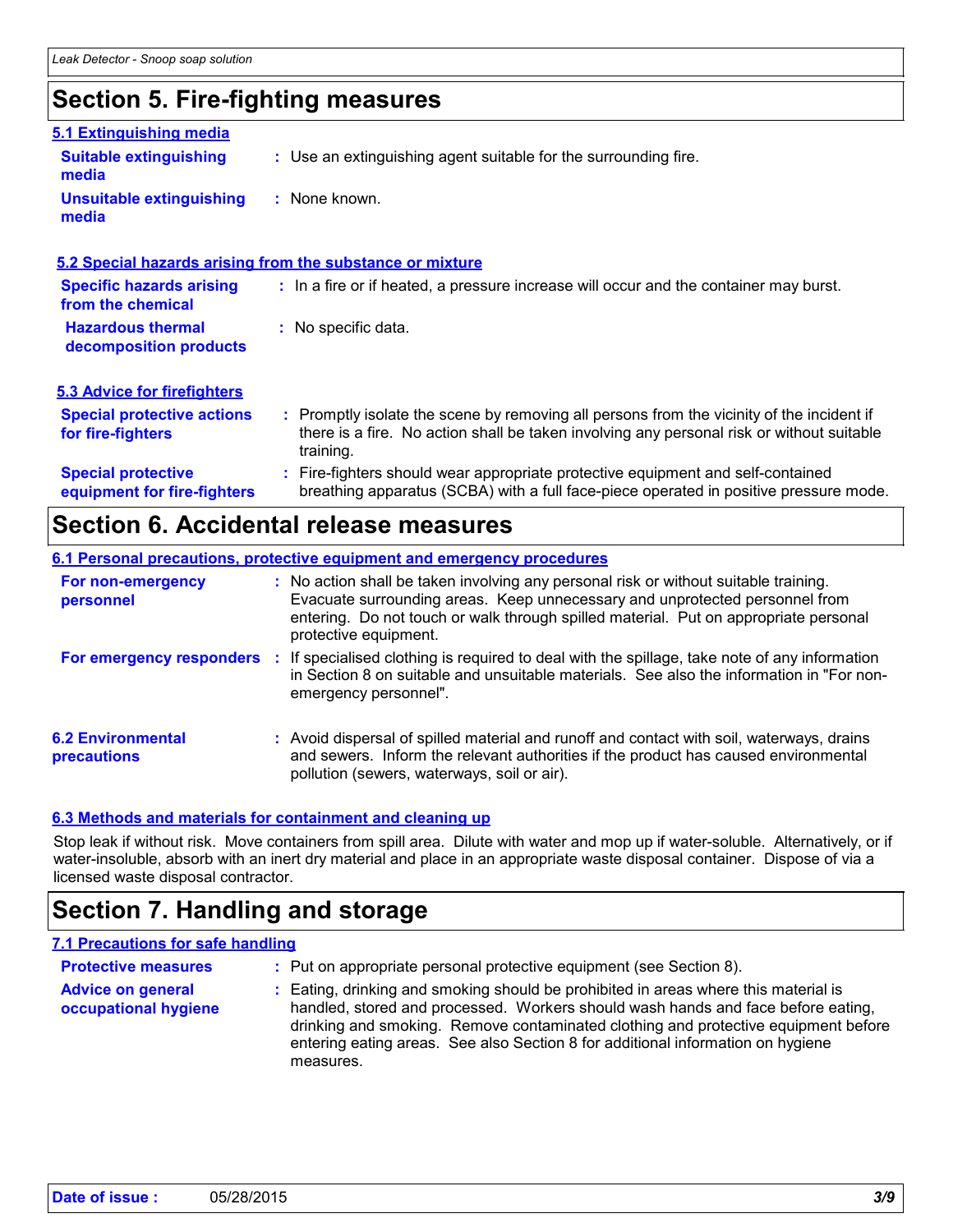### **Section 7. Handling and storage**

| : Store in accordance with local regulations. Store in original container protected from<br>direct sunlight in a dry, cool and well-ventilated area, away from incompatible materials<br>(see Section 10) and food and drink. Keep container tightly closed and sealed until<br>ready for use. Containers that have been opened must be carefully resealed and kept<br>upright to prevent leakage. Do not store in unlabeled containers. Use appropriate<br>containment to avoid environmental contamination. |
|---------------------------------------------------------------------------------------------------------------------------------------------------------------------------------------------------------------------------------------------------------------------------------------------------------------------------------------------------------------------------------------------------------------------------------------------------------------------------------------------------------------|
| . Leduchial annicotione. Drefessionel annicotione.                                                                                                                                                                                                                                                                                                                                                                                                                                                            |
|                                                                                                                                                                                                                                                                                                                                                                                                                                                                                                               |

- **Recommendations :**
- : Industrial applications, Professional applications.
- **Industrial sector specific : solutions**
- : Not applicable.

### **Section 8. Exposure controls/personal protection**

#### **8.1 Control parameters**

None. **Occupational exposure limits**

#### **8.2 Exposure controls**

| <b>Appropriate engineering</b><br><b>controls</b> | : Good general ventilation should be sufficient to control worker exposure to airborne<br>contaminants.                                                                                                                                                                                                                         |
|---------------------------------------------------|---------------------------------------------------------------------------------------------------------------------------------------------------------------------------------------------------------------------------------------------------------------------------------------------------------------------------------|
| <b>Environmental exposure</b><br><b>controls</b>  | : Emissions from ventilation or work process equipment should be checked to ensure<br>they comply with the requirements of environmental protection legislation. In some<br>cases, fume scrubbers, filters or engineering modifications to the process equipment<br>will be necessary to reduce emissions to acceptable levels. |

#### **Individual protection measures**

| <b>Hygiene measures</b>       | : Wash hands, forearms and face thoroughly after handling chemical products, before<br>eating, smoking and using the lavatory and at the end of the working period.<br>Appropriate techniques should be used to remove potentially contaminated clothing.<br>Wash contaminated clothing before reusing. Ensure that eyewash stations and safety<br>showers are close to the workstation location. |
|-------------------------------|---------------------------------------------------------------------------------------------------------------------------------------------------------------------------------------------------------------------------------------------------------------------------------------------------------------------------------------------------------------------------------------------------|
| <b>Eye/face protection</b>    | : Safety eyewear complying with an approved standard should be used when a risk<br>assessment indicates this is necessary to avoid exposure to liquid splashes, mists,<br>gases or dusts. If contact is possible, the following protection should be worn, unless<br>the assessment indicates a higher degree of protection: safety glasses with side-<br>shields.                                |
| <b>Skin protection</b>        |                                                                                                                                                                                                                                                                                                                                                                                                   |
| <b>Hand protection</b>        | : Chemical-resistant, impervious gloves complying with an approved standard should be<br>worn at all times when handling chemical products if a risk assessment indicates this is<br>necessary.                                                                                                                                                                                                   |
| <b>Body protection</b>        | : Personal protective equipment for the body should be selected based on the task being<br>performed and the risks involved and should be approved by a specialist before<br>handling this product.                                                                                                                                                                                               |
| <b>Other skin protection</b>  | : Appropriate footwear and any additional skin protection measures should be selected<br>based on the task being performed and the risks involved and should be approved by a<br>specialist before handling this product.                                                                                                                                                                         |
| <b>Respiratory protection</b> | : Use a properly fitted, air-purifying or air-fed respirator complying with an approved<br>standard if a risk assessment indicates this is necessary. Respirator selection must be<br>based on known or anticipated exposure levels, the hazards of the product and the safe<br>working limits of the selected respirator.                                                                        |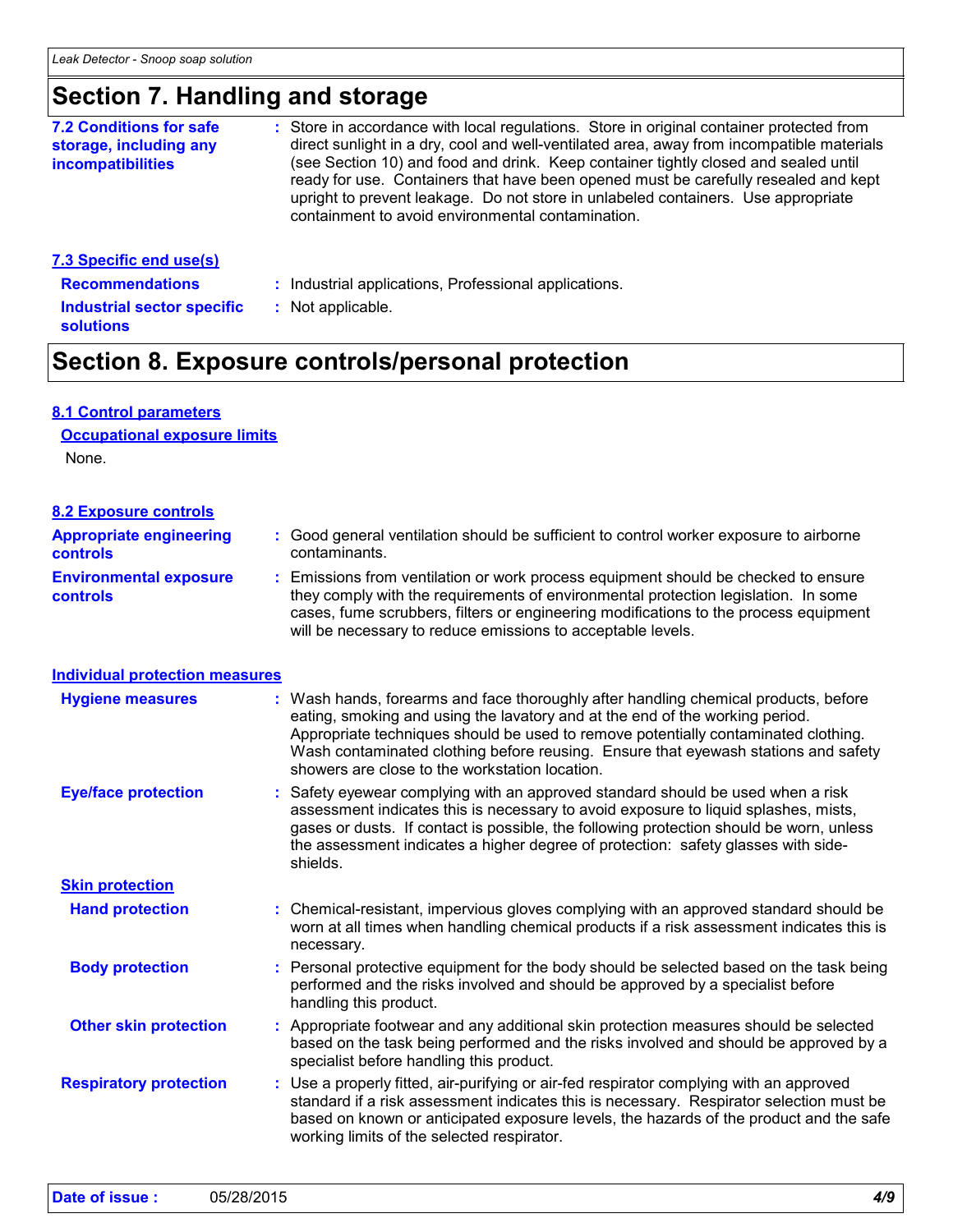### **Section 9. Physical and chemical properties**

| <b>Physical state</b><br>$:$ Liquid.<br><b>Color</b><br>: Colorless.<br>: Neutral.<br>$\cdot$ Not available.<br>: 6 to 7.5<br>: Not available.<br>: $100^{\circ}$ C (212 $^{\circ}$ F)<br>: Not available.<br>: Not available.<br>: Not applicable.<br>: Not available.<br>: Not available.<br>: Not available.<br>$\div$ 1<br>: Not available.<br>: Not available.<br>: Not available.<br>: Not available.<br>: Not available. |                                                   | 9.1 Information on basic physical and chemical properties |
|---------------------------------------------------------------------------------------------------------------------------------------------------------------------------------------------------------------------------------------------------------------------------------------------------------------------------------------------------------------------------------------------------------------------------------|---------------------------------------------------|-----------------------------------------------------------|
|                                                                                                                                                                                                                                                                                                                                                                                                                                 | <b>Appearance</b>                                 |                                                           |
|                                                                                                                                                                                                                                                                                                                                                                                                                                 |                                                   |                                                           |
|                                                                                                                                                                                                                                                                                                                                                                                                                                 |                                                   |                                                           |
|                                                                                                                                                                                                                                                                                                                                                                                                                                 | Odor                                              |                                                           |
|                                                                                                                                                                                                                                                                                                                                                                                                                                 | <b>Odor threshold</b>                             |                                                           |
|                                                                                                                                                                                                                                                                                                                                                                                                                                 | pH                                                |                                                           |
|                                                                                                                                                                                                                                                                                                                                                                                                                                 | <b>Melting point</b>                              |                                                           |
|                                                                                                                                                                                                                                                                                                                                                                                                                                 | <b>Boiling point</b>                              |                                                           |
|                                                                                                                                                                                                                                                                                                                                                                                                                                 | <b>Flash point</b>                                |                                                           |
|                                                                                                                                                                                                                                                                                                                                                                                                                                 | <b>Evaporation rate</b>                           |                                                           |
|                                                                                                                                                                                                                                                                                                                                                                                                                                 | <b>Flammability (solid, gas)</b>                  |                                                           |
|                                                                                                                                                                                                                                                                                                                                                                                                                                 | Lower and upper explosive<br>(flammable) limits   |                                                           |
|                                                                                                                                                                                                                                                                                                                                                                                                                                 | <b>Vapor pressure</b>                             |                                                           |
|                                                                                                                                                                                                                                                                                                                                                                                                                                 | <b>Vapor density</b>                              |                                                           |
|                                                                                                                                                                                                                                                                                                                                                                                                                                 | <b>Relative density</b>                           |                                                           |
|                                                                                                                                                                                                                                                                                                                                                                                                                                 | <b>Solubility</b>                                 |                                                           |
|                                                                                                                                                                                                                                                                                                                                                                                                                                 | <b>Partition coefficient: n-</b><br>octanol/water |                                                           |
|                                                                                                                                                                                                                                                                                                                                                                                                                                 | <b>Auto-ignition temperature</b>                  |                                                           |
|                                                                                                                                                                                                                                                                                                                                                                                                                                 | <b>Decomposition temperature</b>                  |                                                           |
|                                                                                                                                                                                                                                                                                                                                                                                                                                 | <b>Viscosity</b>                                  |                                                           |

### **Section 10. Stability and reactivity**

| <b>10.6 Hazardous</b><br>decomposition products   | : Under normal conditions of storage and use, hazardous decomposition products should<br>not be produced. |
|---------------------------------------------------|-----------------------------------------------------------------------------------------------------------|
| 10.5 Incompatible materials                       | Reactive or incompatible with the following materials: oxidizing materials and alkalis.<br>÷.             |
| <b>10.4 Conditions to avoid</b>                   | : No specific data.                                                                                       |
| <b>10.3 Possibility of</b><br>hazardous reactions | : Under normal conditions of storage and use, hazardous reactions will not occur.                         |
| <b>10.2 Chemical stability</b>                    | : The product is stable.                                                                                  |
| <b>10.1 Reactivity</b>                            | : No specific test data related to reactivity available for this product or its ingredients.              |

### **Section 11. Toxicological information**

| 11.1 Information on toxicological effects |
|-------------------------------------------|
| <b>Acute toxicity</b>                     |
| Not available.                            |
| <b>Irritation/Corrosion</b>               |
| Not available.                            |
| <b>Sensitization</b>                      |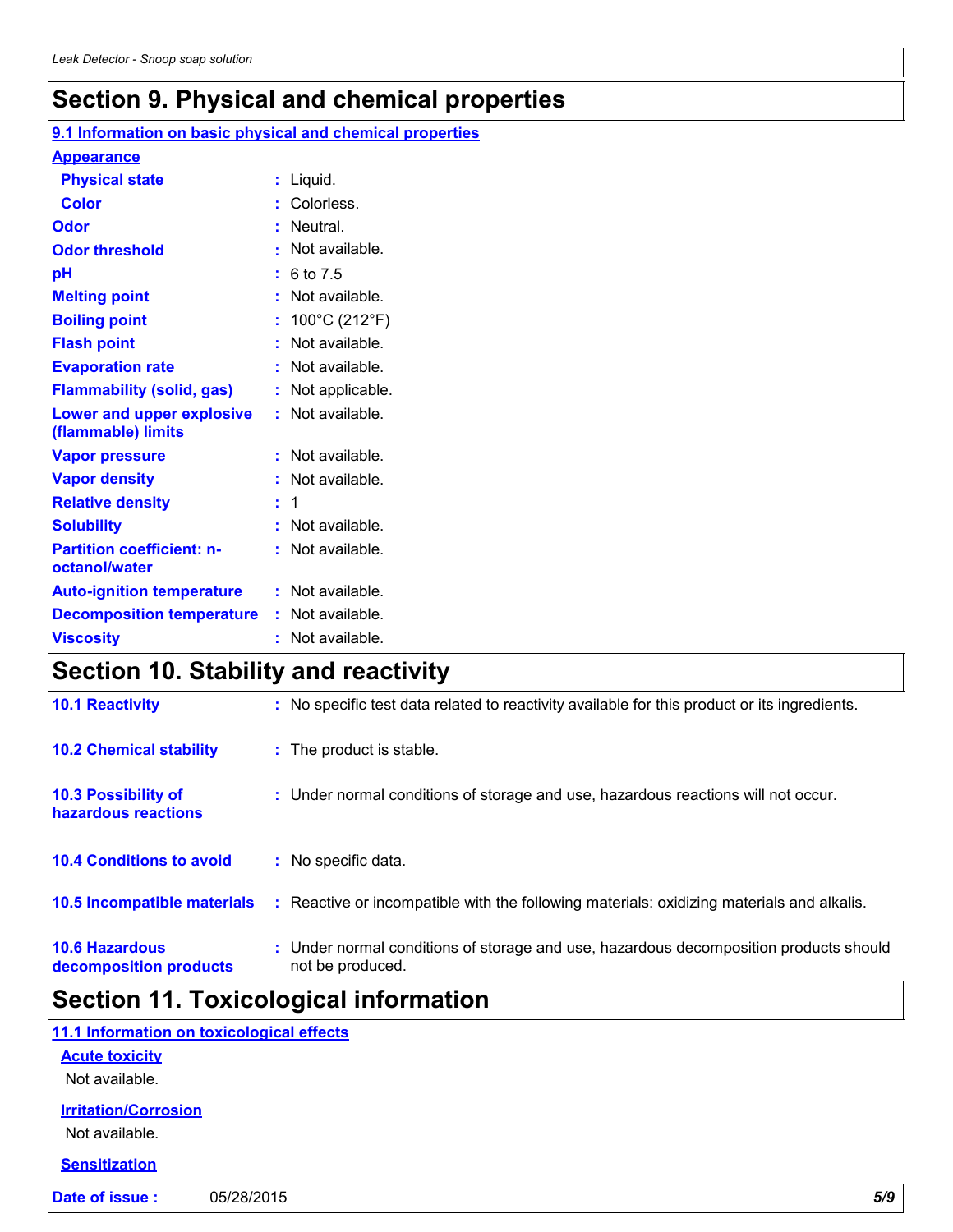## **Section 11. Toxicological information**

Not available.

**Mutagenicity**

Not available.

#### **Carcinogenicity**

Not available.

#### **Reproductive toxicity**

Not available.

#### **Teratogenicity**

Not available.

#### **Specific target organ toxicity (single exposure)**

Not available.

#### **Specific target organ toxicity (repeated exposure)**

Not available.

#### **Aspiration hazard**

Not available.

| Information on the likely | : Routes of entry anticipated: Oral, Dermal. |
|---------------------------|----------------------------------------------|
| routes of exposure        |                                              |

#### **Potential acute health effects**

| <b>Eye contact</b>  | : No known significant effects or critical hazards. |
|---------------------|-----------------------------------------------------|
| <b>Inhalation</b>   | : No known significant effects or critical hazards. |
| <b>Skin contact</b> | : No known significant effects or critical hazards. |
| <b>Ingestion</b>    | : No known significant effects or critical hazards. |

#### **Symptoms related to the physical, chemical and toxicological characteristics**

| <b>Eye contact</b>  | : No specific data. |
|---------------------|---------------------|
| <b>Inhalation</b>   | : No specific data. |
| <b>Skin contact</b> | : No specific data. |
| <b>Ingestion</b>    | : No specific data. |

#### **Delayed and immediate effects and also chronic effects from short and long term exposure**

| <b>Short term exposure</b>                        |                                                     |
|---------------------------------------------------|-----------------------------------------------------|
| <b>Potential immediate</b><br>effects             | $:$ Not available.                                  |
| <b>Potential delayed effects</b>                  | : Not available.                                    |
| Long term exposure                                |                                                     |
| <b>Potential immediate</b><br>effects             | $:$ Not available.                                  |
| <b>Potential delayed effects : Not available.</b> |                                                     |
| <b>Potential chronic health effects</b>           |                                                     |
| <b>General</b>                                    | : No known significant effects or critical hazards. |
| <b>Carcinogenicity</b>                            | : No known significant effects or critical hazards. |
| <b>Mutagenicity</b>                               | : No known significant effects or critical hazards. |
|                                                   |                                                     |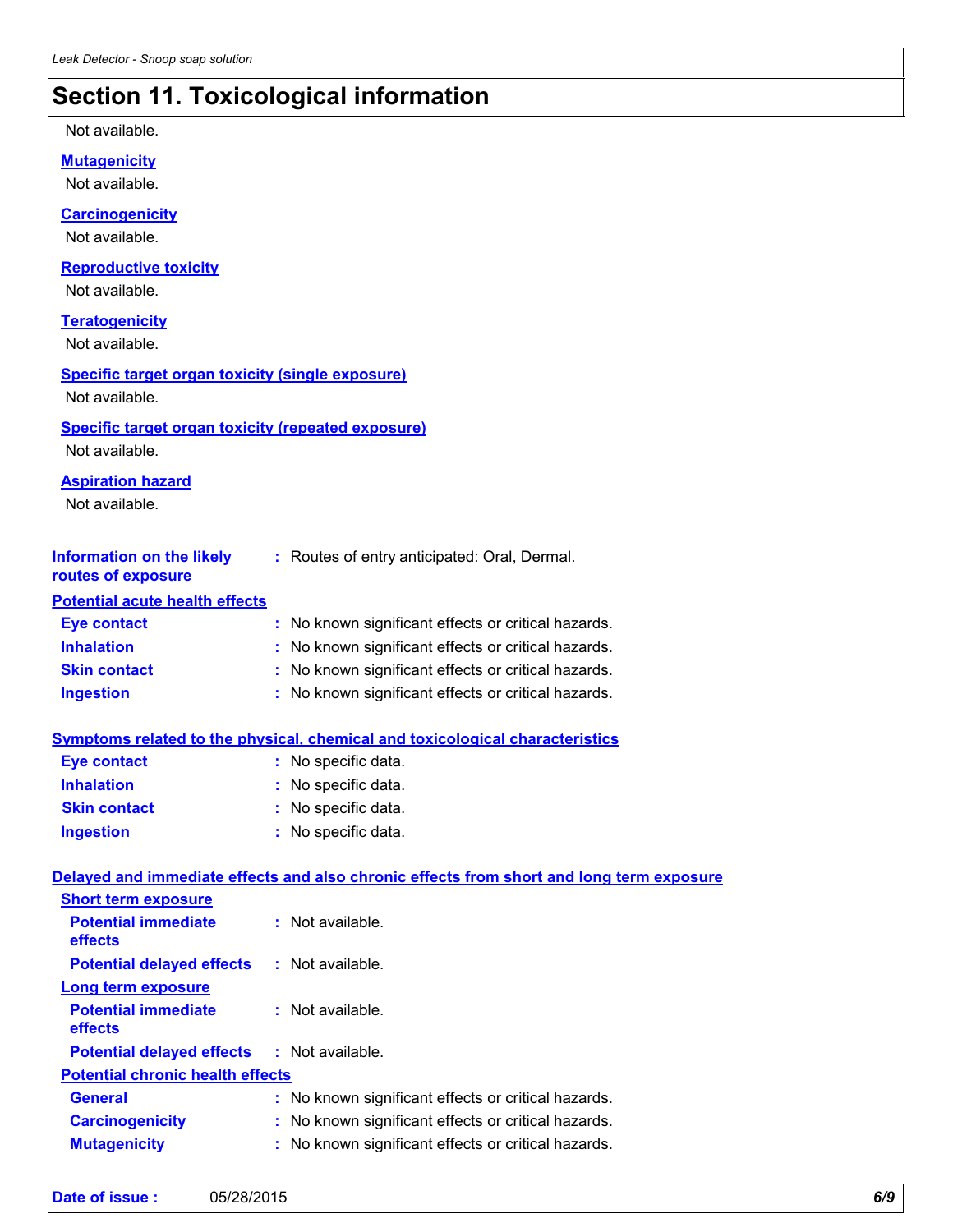### **Section 11. Toxicological information**

**Teratogenicity :** No known significant effects or critical hazards.

- **Developmental effects :** No known significant effects or critical hazards.
- 
- **Fertility effects :** No known significant effects or critical hazards.

#### **Numerical measures of toxicity**

#### **Acute toxicity estimates**

Not available.

### **Section 12. Ecological information**

#### **12.1 Toxicity**

Not available.

#### **12.2 Persistence and degradability**

Not available.

#### **12.3 Bioaccumulative potential**

Not available.

#### **12.4 Mobility in soil**

**Soil/water partition coefficient (K**<sub>oc</sub>) **:** Not available.

**12.5 Other adverse effects :** No known significant effects or critical hazards.

### **Section 13. Disposal considerations**

#### **13.1 Waste treatment methods**

The generation of waste should be avoided or minimized wherever possible. Disposal of this product, solutions and any by-products should at all times comply with the requirements of environmental protection and waste disposal legislation and any regional local authority requirements. Dispose of surplus and non-recyclable products via a licensed waste disposal contractor. Waste should not be disposed of untreated to the sewer unless fully compliant with the requirements of all authorities with jurisdiction. Waste packaging should be recycled. Incineration or landfill should only be considered when recycling is not feasible. This material and its container must be disposed of in a safe way. Empty containers or liners may retain some product residues. Avoid dispersal of spilled material and runoff and contact with soil, waterways, drains and sewers. **Disposal methods :**

**Disposal should be in accordance with applicable regional, national and local laws and regulations. Local regulations may be more stringent than regional or national requirements.**

**The information presented below only applies to the material as supplied. The identification based on characteristic(s) or listing may not apply if the material has been used or otherwise contaminated. It is the responsibility of the waste generator to determine the toxicity and physical properties of the material generated to determine the proper waste identification and disposal methods in compliance with applicable regulations.**

**Refer to Section 7: HANDLING AND STORAGE and Section 8: EXPOSURE CONTROLS/PERSONAL PROTECTION for additional handling information and protection of employees.**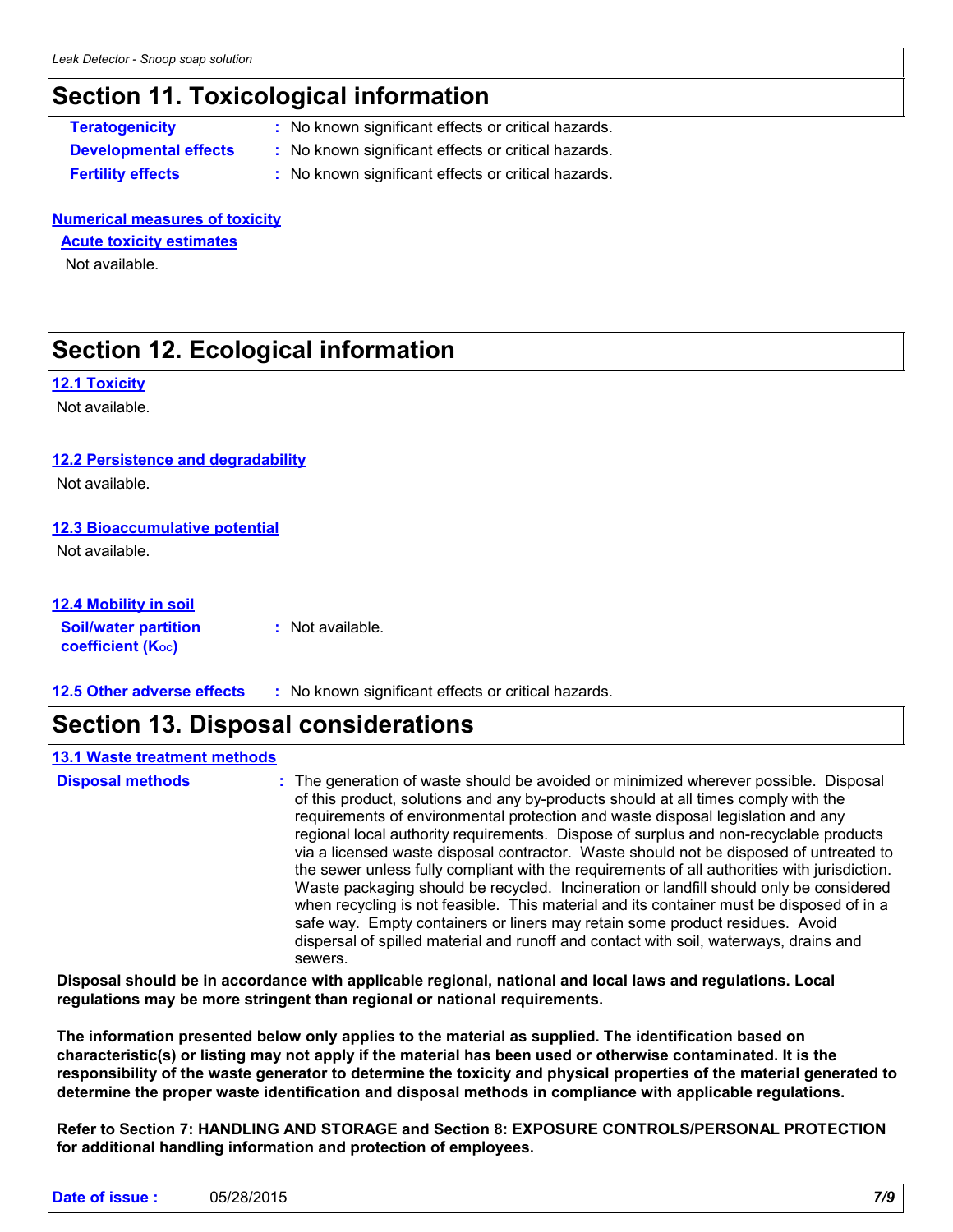### **Section 14. Transport information**

### **Regulatory information**

**DOT / IMDG / IATA :** Not regulated.

### **Section 15. Regulatory information**

| <b>U.S. Federal regulations</b>                                                   | : United States inventory (TSCA 8b): Not determined.                                                                                                                                                                                                                                                                                                                                 |
|-----------------------------------------------------------------------------------|--------------------------------------------------------------------------------------------------------------------------------------------------------------------------------------------------------------------------------------------------------------------------------------------------------------------------------------------------------------------------------------|
|                                                                                   |                                                                                                                                                                                                                                                                                                                                                                                      |
| <b>Clean Air Act Section 112</b><br>(b) Hazardous Air<br><b>Pollutants (HAPs)</b> | : Not listed                                                                                                                                                                                                                                                                                                                                                                         |
| <b>Clean Air Act Section 602</b><br><b>Class I Substances</b>                     | : Not listed                                                                                                                                                                                                                                                                                                                                                                         |
| <b>Clean Air Act Section 602</b><br><b>Class II Substances</b>                    | : Not listed                                                                                                                                                                                                                                                                                                                                                                         |
| <b>DEA List I Chemicals</b><br>(Precursor Chemicals)                              | : Not listed                                                                                                                                                                                                                                                                                                                                                                         |
| <b>DEA List II Chemicals</b><br><b>(Essential Chemicals)</b>                      | : Not listed                                                                                                                                                                                                                                                                                                                                                                         |
| <b>SARA 302/304</b>                                                               |                                                                                                                                                                                                                                                                                                                                                                                      |
| <b>Composition/information on ingredients</b>                                     |                                                                                                                                                                                                                                                                                                                                                                                      |
| No products were found.                                                           |                                                                                                                                                                                                                                                                                                                                                                                      |
| <b>SARA 304 RQ</b>                                                                | : Not applicable.                                                                                                                                                                                                                                                                                                                                                                    |
| <b>SARA 311/312</b>                                                               |                                                                                                                                                                                                                                                                                                                                                                                      |
| <b>Classification</b>                                                             | : Not applicable.                                                                                                                                                                                                                                                                                                                                                                    |
| <b>Composition/information on ingredients</b>                                     |                                                                                                                                                                                                                                                                                                                                                                                      |
| No products were found.                                                           |                                                                                                                                                                                                                                                                                                                                                                                      |
| <b>State requlations</b>                                                          |                                                                                                                                                                                                                                                                                                                                                                                      |
| <b>Massachusetts</b>                                                              | : None of the components are listed.                                                                                                                                                                                                                                                                                                                                                 |
| <b>New York</b>                                                                   | : None of the components are listed.                                                                                                                                                                                                                                                                                                                                                 |
| <b>New Jersey</b>                                                                 | : None of the components are listed.                                                                                                                                                                                                                                                                                                                                                 |
| <b>Pennsylvania</b>                                                               | : None of the components are listed.                                                                                                                                                                                                                                                                                                                                                 |
| <b>California Prop. 65</b>                                                        |                                                                                                                                                                                                                                                                                                                                                                                      |
| No products were found.                                                           |                                                                                                                                                                                                                                                                                                                                                                                      |
| <b>Canada inventory</b>                                                           | : Not determined.                                                                                                                                                                                                                                                                                                                                                                    |
| <b>International regulations</b>                                                  |                                                                                                                                                                                                                                                                                                                                                                                      |
| <b>International lists</b>                                                        | : Australia inventory (AICS): Not determined.<br>China inventory (IECSC): Not determined.<br>Japan inventory: Not determined.<br>Korea inventory: Not determined.<br>Malaysia Inventory (EHS Register): Not determined.<br>New Zealand Inventory of Chemicals (NZIoC): Not determined.<br>Philippines inventory (PICCS): Not determined.<br>Taiwan inventory (CSNN): Not determined. |
| <b>Chemical Weapons</b><br><b>Convention List Schedule</b><br><b>I</b> Chemicals  | : Not listed                                                                                                                                                                                                                                                                                                                                                                         |